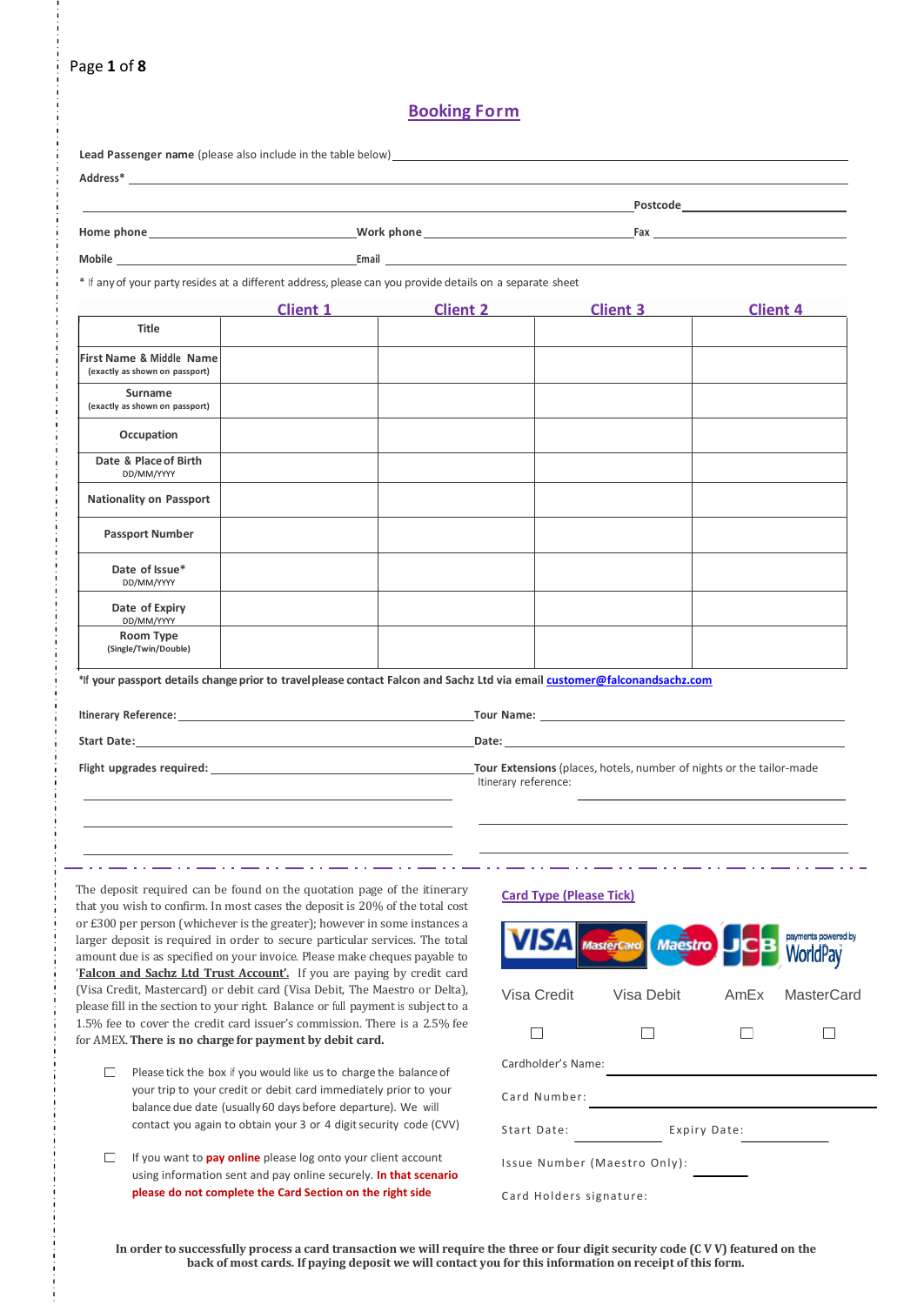# **Special Requirements and/ or Preferences Travel Insurance**

Please use this space to tell us any other information that will assist us in arranging your journey. This may include aspects of the journey you are particularly interested in, dietary restrictions, request for a smoking room etc. If you are requesting special in-flight meals please be specific, for example: vegetarian, vegan, no meat, or no seafood.

Please refer to our website for information on insurance providers [www.falconandsachz.com](http://www.falconandsachz.com/) or refer to the General Information section of your quote document.

If you have an existing travel insurance policy please provide details.

Insurance Company

Policy Number

24 hours Emergency Service Telephone Number

Frequent Flyer Club Membership

If you are a member of an applicable airline frequent flyer club please indicate the club name and membership details below.

**Airline**:

**Membership No**:

**Name of Member**:

## **Please note that we will try our best to meet your preferences. However requests cannot be guaranteed.**

| Please complete this section <b>ONLY</b> if you are arranging your own |                      |      |    |  |  |
|------------------------------------------------------------------------|----------------------|------|----|--|--|
| flights                                                                |                      |      |    |  |  |
| Date                                                                   | <b>Flight Number</b> | From | To |  |  |
| (DD/MM/YYYY)                                                           |                      |      |    |  |  |
|                                                                        |                      |      |    |  |  |
|                                                                        |                      |      |    |  |  |
|                                                                        |                      |      |    |  |  |
|                                                                        |                      |      |    |  |  |
|                                                                        |                      |      |    |  |  |
|                                                                        |                      |      |    |  |  |

# **VISA AND EMERGENCY NUMBERS**

# **Do you require us to arrange your visa?**

 $Yes \Box$  No  $\Box$ 

**Your emergency contact and their number \***

Name:

Relationship:

Contact No:

\*If the emergency contact details differ for some of the members of your party, then please provide details on a separate sheet.



# **TEAR HERE**



**Falcon and Sachz Ltd**

**4 Martin Court** 

48 Pelham Road

**Wimbledon** 0208 407 1784 SW19 1NP United Kingdom

*<u>Very Important</u>*<br>Please read our terms and conditions before signing and sending this form. **PLEASE KEEP THE BOOKING CONDITIONS FOR YOUR REFERENCE**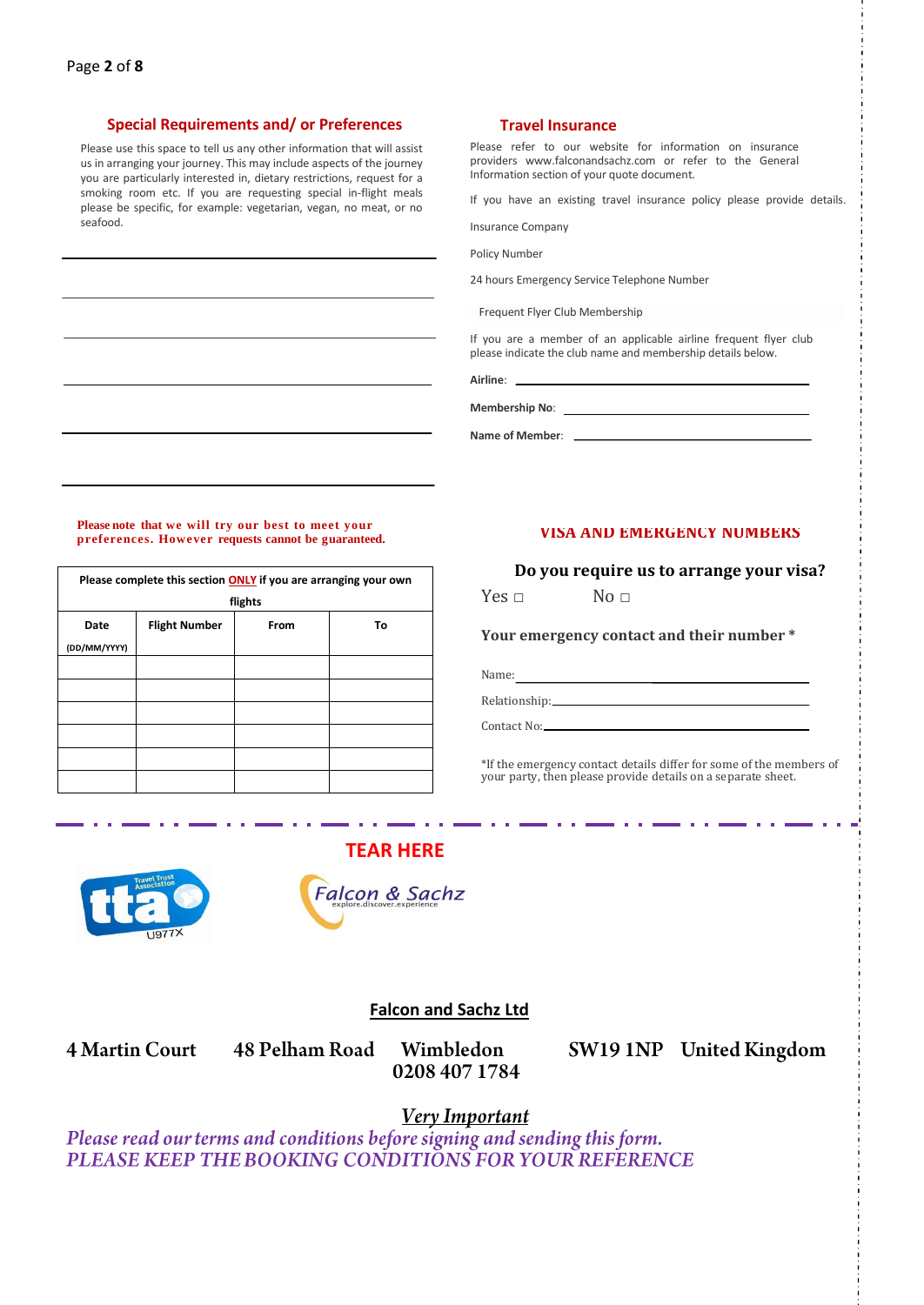# **Booking Conditions**

Please read carefully, detach and keep with your travel documents

Your contract is with Falcon and Sachz Limited, a member of TTA with membership number U977X

The subsequent terms shall have the meaning set out below when used in these Booking Conditions:

- 'Our', 'Us', 'We', 'Falcon and Sachz' means Falcon and Sachz Limited
- 'Holiday' or 'Vacation' means the Holiday booked by you or any person on your behalf.
- Force Majeure: This means that we will not pay you compensation if we have to cancel or change your travel arrangements in any way because of unusual or unforeseeable circumstances beyond our control. These can include, for example, war, riot, industrial dispute, terrorist activity and its consequences, natural or nuclear disaster, fire, adverse weather conditions.
- 'Major Change' includes the following when made before departure:

-A change of resort area for the whole or a major part of your holiday,

-A change of accommodation to that of a lower official classification for the whole or a major part of your holiday,

-A change of UK departure airport (excluding change of London Airports),

-A change of outward departure time or overall length of your holiday of twelve or more hours.

- 'Travel Agent' means any Agent through whom your booking with Falcon and Sachz Ltd is made.
- 'Package' means a package as defined in the Package Travel, Package Holidays and Package Tours Regulations 1992.

# **These conditions and apply to all Holidays and govern your relationship with Falcon and Sachz Ltd. Please read them carefully before making or confirming a booking.**

## **1. Your holiday contract.**

When a booking is made, the 'lead name' on the booking guarantees that he or she has the authority to accept and does accept on behalf of the party the terms of these booking conditions and do accept on behalf of your party the terms of these booking conditions and that you are 18 years of age or over. A contract will exist as soon as we issue our confirmation invoice. A binding agreement will come into existence between us when we dispatch this invoice to the 'lead name' or your Travel Agent. This contract is governed by English Law, and the jurisdiction of the English Courts only.

#### **2. Your financial protection.**

The Package Travel, Package Holidays and Package Tours Regulations 1992 require us to provide security for the monies that you pay for the package holidays booked from our web site and for your repatriation in the event of our insolvency. Your monies are protected by way of trust funds held by Travel Trust Association or TTA. [\(http://www.traveltrust.co.uk/\)](http://www.traveltrust.co.uk/)

#### **3. Prices and website accuracy**

The information and prices shown on this website may have changed by the time you come to book your arrangements. Although we make every effort to ensure the accuracy of the website information and prices at the time of loading, regrettably errors do occasionally occur. You must therefore ensure you check the price and all other details of your chosen arrangements with us at the time of booking.

#### **4. Your Holiday Price/ Booking You Holiday**

- a) We reserve the right to alter the prices of any of the holidays shown on our web site. You will be advised of the current price of the holiday that you wish to book before your contract is confirmed.
- b) Please visit the website then call the company on: Tel +44 (0)208 407 1784 to speak to a destination specialist and discuss your holiday requirements. To help us to tailor-make a tour that is just right for your needs it would be helpful to know more about your preferred style and mode of travel and whether there is anything in particular that you are looking to get from the holiday. We will discuss your requirements with you and then within 48 hours prepare a no-obligation, free of charge quotation and send this to you together with a detailed itinerary, for your consideration. The quotation is then valid for 14 days from the date of issue.
- c) (b) To secure your booking, you should complete and sign a Falcon and Sachz Booking Form, and sent it to the Company together with a nonrefundable deposit of £300 per person - or as advised by the Company at the time of booking - and confirmation that you have appropriate insurance cover. If you are booking within 10 weeks of departure, then full payment is required. Payment can be made by cheque or most debit and credit cards in favour of Falcon and Sachz Ltd Trust Account.
- d) Any booking requests made on our website are subject to availability. Should your holiday not be available or should there be any difference in cost we will contact you to discuss this and offer alternatives.
- e) When you make a booking more than 10 weeks in advance then you must pay a deposit of 20% of the total holiday/ package price per person, or a higher amount, which would be notified at the time of booking and is non-refundable and non-transferable. The balance of the price of your travel arrangements must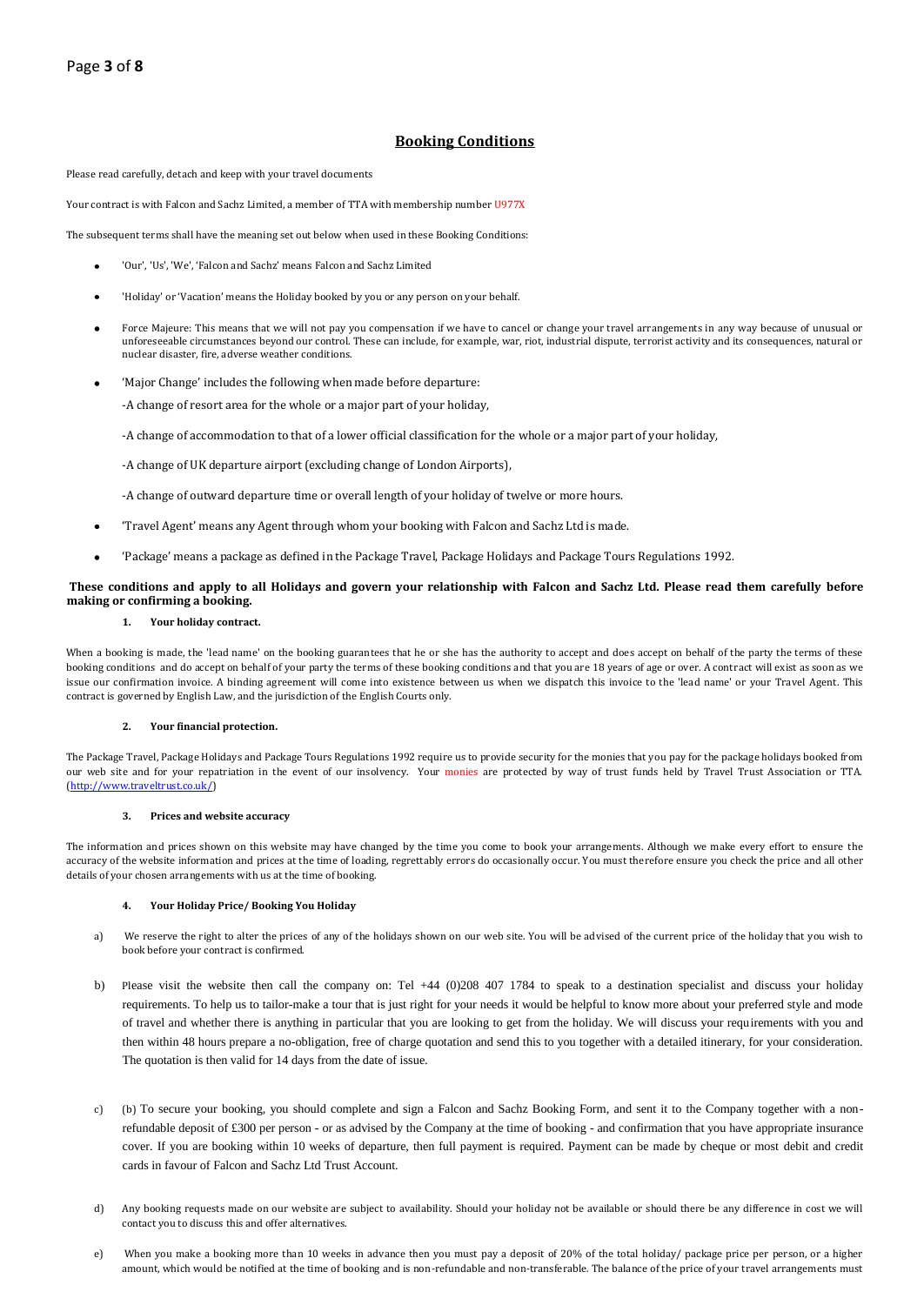be paid at least ten weeks before your departure date. If you book within ten weeks of your travel date we will require full payment at time of booking. If the deposit and/or balance are not paid in time, we shall cancel your travel arrangements. If the balance is not paid in time we shall retain your deposit. If we do not receive this balance in full and on time, we reserve the right to treat your booking as cancelled by you in which case the cancellation charges set out in paragraph/ clause 14 will become payable. All monies you pay to the travel agent are held by him on our behalf at all times, Except for flight inclusive bookings. In certain circumstances you may be asked to pay the balance earlier, due to our commitment to suppliers. You will be advised of this at the time of booking and normally involves Christmas or Easter bookings or cruises.

- f) The price of your travel arrangements was calculated using exchange rates quoted in the Financial Times Guide to World Currencies at the time of your booking.
- g) Changes in [transportation costs, including the cost of fuel] [dues, taxes or fees chargeable for services such as landing taxes or embarkation or disembarkation fees at ports and airports] and [exchange rates] mean that the price of your travel arrangements may change after you have booked. However there will be no change within 30 days of your departure.
- h) Before you make a booking we will give you the up to date price including the cost of any peak-season supplements, upgrades or additional facilities which you have requested. Any increase in price may appear as a flight supplement.
- i) In respect of Packages, changes in fees (including transportation costs, fuel costs, dues, taxes, fees such as landing taxes or embarkation/ disembarkation fees at ports/airports and exchange rates) and services mean that the price of your travel arrangements may change after you have booked your holiday. However, there will be no change to the cost of your holiday within 30 days of departure. In relation to package holidays, we will absorb and you will not be charged for any increase equivalent to 2% of the price of your travel arrangements, which excludes insurance premiums and any amendment charges. You will be charged for the amount over and above that. If this means that you have to pay an increase of more than 7.5 % of the price of your travel arrangements, you will have the option of accepting a change to another holiday if we are able to offer one (if this is of equivalent or higher quality you will not have to pay more but if it is of lower quality you will be refunded the difference in price), or cancelling and receiving a full refund of all monies paid, except for any amendment charges.
- j) Should the price of your holiday go down due to the changes mentioned above, by more than 2% of your holiday cost, then any refund due will be paid to you. However, please note that travel arrangements are not always purchased in local currency and some apparent changes have no impact on the price of your travel due to contractual and other protection in place. The only exception to this clause would be due to Government action.
- We will consider an appropriate refund of insurance premiums paid if you can show that you are unable to transfer or reuse your policy. Should you decide to cancel for this reason, you must exercise your right to do so within 14 days from the issue date printed on your final invoice.

# **5. Credit Card Fraud Contingency**

If you do not supply the correct credit or debit card billing address and/or cardholder information, the issue of your tickets may be delayed and the overall cost may increase. We reserve the right to cancel your holiday if payment is declined or if you have supplied incorrect credit card information. We also reserve the right to do random checks in order to minimize credit card fraud. These checks may or may not involve electoral roll checks. As a result of this, before issuing tickets we may require you to provide us by fax or postal copy of proof of address, a copy of your credit card and a recent statement.

## 6. **ACCEPTANCE OF BOOKING**

(a) The Company only accepts your booking on the understanding that you realize that the Sub-continent and Asia as a whole can be an unpredictable region. We cannot be held responsible for any consequences or effects of flight cancellations, strikes, wars, riots, sickness, government intervention, adverse weather conditions, mechanical breakdown, local political conditions, or any other unpredictable or unforeseen circumstances that may have a consequential or material impact on the content or timing of your holiday.

(b) We also ask you to note that the infrastructure standards in the Subcontinent and other Asian countries are often quite different from that which is accepted as normal in the U.K. This can include, but is not exclusive to, levels of service and the reliability of transport, food, accommodation, communication, power and water supplies. You should also be aware that the legal and health and safety requirements in Asia and Africa, including the Sub continent and Middle East are less stringent than those in the U.K.

## **7. Credit Card Charges**

We accept payment by credit card, cheque and debit card - direct payments to Falcon and Sachz by credit card will incur a charge of 2% of the value of the transaction. In the case of American Express this would rise to 2.50%. (This charge is correct at the time of print and we reserve the right to increase/decrease this charge and you will be advised at the time of booking). These rates may change from time to time and you will be advised of the current rate by our consultants at time of payment. Where refunds are made the amount would not include a refund of the service charge.

# **8. Prompt assistance in resort.**

If the contract we have with you is not performed or is improperly performed as a result of failures attributable to a third party unconnected with the provision of the services, or as a result of failures due to unusual and unforeseeable circumstances beyond our control, the consequences of which could not have been avoided even if all due care had been exercised, or an event which we or our suppliers, even with all due care, could not foresee or forestall, and you suffer an injury or other material loss, we will offer you such prompt assistance as is reasonable in the circumstances.

## **9. Passport, Visa and Immigration Requirements.**

Your specific passport and visa requirements, and other immigration requirements are your responsibility and you should confirm these with the relevant Embassies and/or Consulates. We do not accept any responsibility if you cannot travel because you have not complied with any passport, visa or immigration requirements. Also see Clause 27 on your responsibilities.

## **10. Disclaimer.**

Our web site is our responsibility, as your tour operator. It is not issued on behalf of, and does not commit the airlines mentioned herein or any airline whose services are used in the course of your travel arrangements. Please note that in accordance with Air Navigation Orders in order to qualify for infant status, a child must be less than 2 years of age on the date of its return flight.

## **11. Flight seat requests.**

Falcon and Sachz Ltd has no control over the allocation of seats by the airline and even if a request is made with the airline to pre-book seats, no guarantee can be made that they will still be available on check-in. The provision of supplying particular seats does not constitute a term of your contract with Falcon and Sachz Ltd.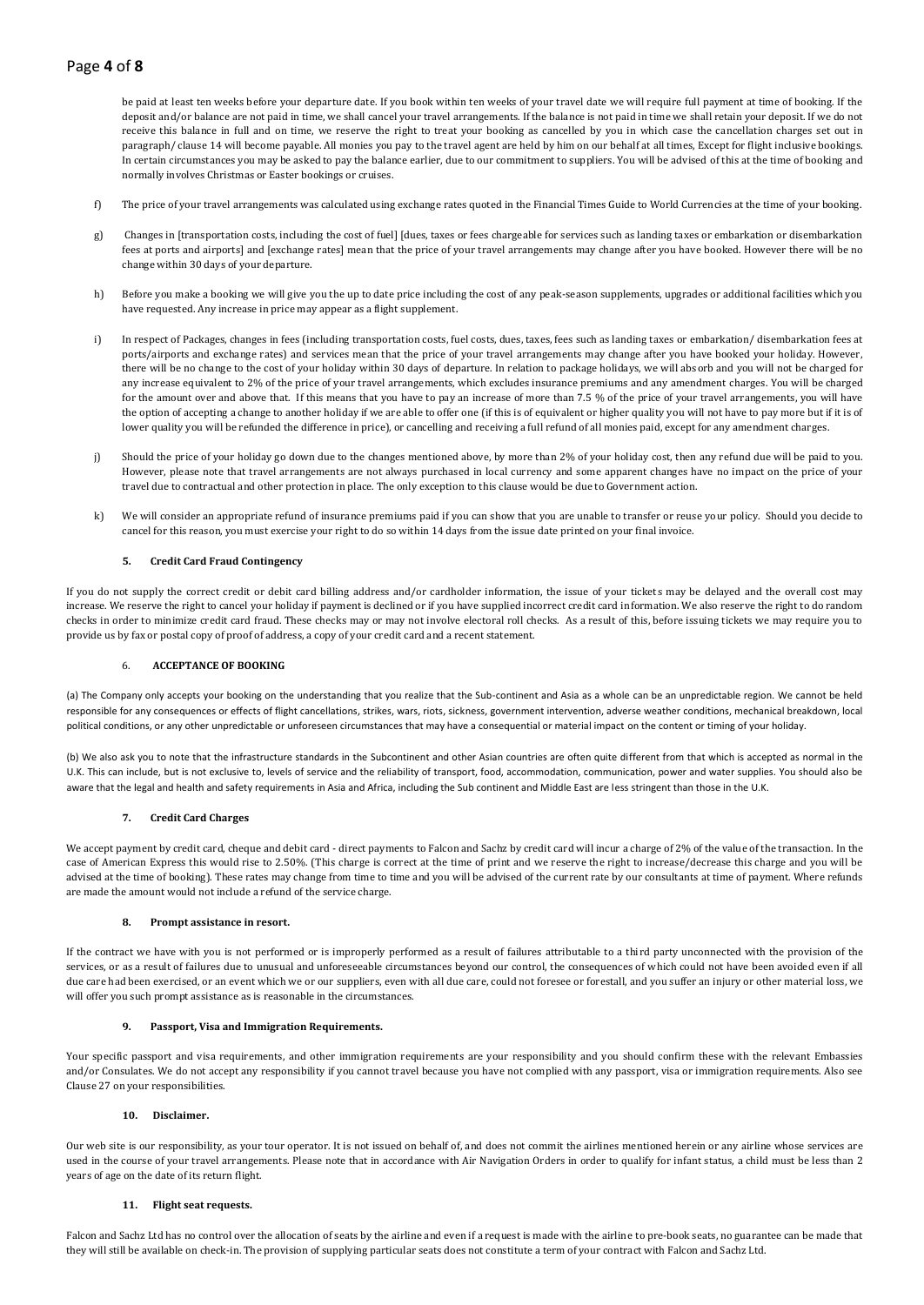#### **12. Connecting Flights.**

Where domestic or international internal flights are booked, either by Falcon and Sachz Ltd or by the client directly with the airline, we are unable to accept liability for any change in flight time by the carrier that would affect your onward or return travel arrangements. Where we have made reservations for domestic or internal scheduled flights payment must be made at the time of booking and is non refundable. This would be in addition to our standard deposit.

#### **13. Flight Details.**

Any amendments that we may make to the flight details, such as change in carrier, departure time and airport of departure would be considered as a minor change and would not be subject to any compensation or allow you to cancel the reservations. The exception to this would be if the timings changed by a more than of 12 hours.

#### **14. If You Cancel Your Holiday.**

You, or any member of your party, may cancel your travel arrangements at any time. Written notification from the person who made the booking or your travel agent on your behalf must be received at our offices. Since we incur costs in cancelling your travel arrangements, you will have to pay the applicable cancellation charges up to the maximum shown in the grid below.

Note: If the reason for your cancellation is covered under the terms of your insurance policy, you may be able to reclaim these charges. You may not cancel certain arrangements after they have been confirmed and any cancellation may incur a charge of up to 100% \*for that part of the arrangements.

### **\*Certain travel arrangements (e.g. Apex Tickets, Airline Tickets) may not be changeable after a reservation has been made and any alteration request could incur a cancellation charge of up to 100% of that part of the arrangements.**

| Period before departure within which notice of cancellation is<br>received by us in writing. Percentage of total booking price **                                                                                                                                                                                                                                                           | of<br>Percentage<br>booking<br>total<br>price** |
|---------------------------------------------------------------------------------------------------------------------------------------------------------------------------------------------------------------------------------------------------------------------------------------------------------------------------------------------------------------------------------------------|-------------------------------------------------|
| More than 70 days                                                                                                                                                                                                                                                                                                                                                                           | Loss of deposit                                 |
| 57-70 days                                                                                                                                                                                                                                                                                                                                                                                  | 30%                                             |
| 29-56 days                                                                                                                                                                                                                                                                                                                                                                                  | 50%                                             |
| $15-28$ days                                                                                                                                                                                                                                                                                                                                                                                | 60%                                             |
| $07-14$ days                                                                                                                                                                                                                                                                                                                                                                                | 90%                                             |
| Less than 7 days                                                                                                                                                                                                                                                                                                                                                                            | 100%                                            |
| ** Where the standard deposit is increased to secure specific facilities or extras, which are non-refundable in<br>whole or part, then the scale of cancellation charges will be based on the percentage of the cost of all other<br>arrangements, or loss of deposit, as applicable, and the non-refundable charges will be added to that<br>cancellation charge to give the total charge. |                                                 |

## **15. If You Have A Complaint.**

If you have a problem during your holiday, please inform the relevant supplier (e.g. your hotelier) and our resort representative immediately who will endeavour to put things right. If your complaint is not resolved locally, please follow this up within 28 days of your return home by writing to our Customer Services Department at the address on your confirmation invoice giving your booking reference and all other relevant information. Please keep your letter concise and to the point. This will assist us to quickly identify your concerns and speed up our response to you.

It is a requirement that you communicate any complaint to the supplier of the services in question as well as to our representative or Falcon and Sachz Ltd without delay, and complete a report form whilst in resort.

#### **If you fail to follow this simple procedure we will have been deprived of the opportunity to investigate and rectify your complaint whilst you were in resort and this will affect your rights under this contract.**

#### **16. Behavior.**

When you book a Holiday with Falcon and Sachz Ltd, you accept responsibility for the proper conduct for yourself and your party whilst on Holiday. If we or any other person in authority is of the reasonable opinion that you or any member of your party is behaving in such a way as to cause or be likely to cause danger or upset to any other person or damage to property, we will be entitled to terminate the holiday of the person(s) concerned. The person(s) concerned will be required to leave the accommodation or other service and we will have no further responsibility to them including any return travel arrangements. No refunds will be made and we will not pay any expenses or costs incurred as a result of the termination. You will be responsible for making full payment for any damage or loss caused by you or any member of your party during your time away. Payment must be paid direct at the time to the service supplier concerned failing which, you will be responsible for meeting any claims subsequently made against us (together with our own and the other party's full legal costs) as a result of your actions.

#### **17. Our Liability to You.**

(a) The contractual terms of the companies that provides the transportation for your travel arrangements. These terms are incorporated into this contract; and

(b) Any relevant international convention, for example the Montreal Convention in respect of travel by air, the Athens Convention in respect of travel by sea, the Berne Convention in respect of travel by rail and the Paris Convention in respect of the provision of accommodation, which limit the amount of compensation that you can claim for death, injury, delay to passengers and loss, damage and delay to luggage. We are to be regarded as having all benefit of any limitation of compensation contained in these or any conventions.

If the contract we have with you is not performed or is improperly performed by us or our suppliers we will pay you appropriate compensation if this has affected the enjoyment of your travel arrangements. However we will not be liable where any failure in the performance of the contract is due to: you; or a third party unconnected with the provision of the travel arrangements and where the failure is unforeseeable or unavoidable; or unusual and unforeseeable circumstances beyond our control, the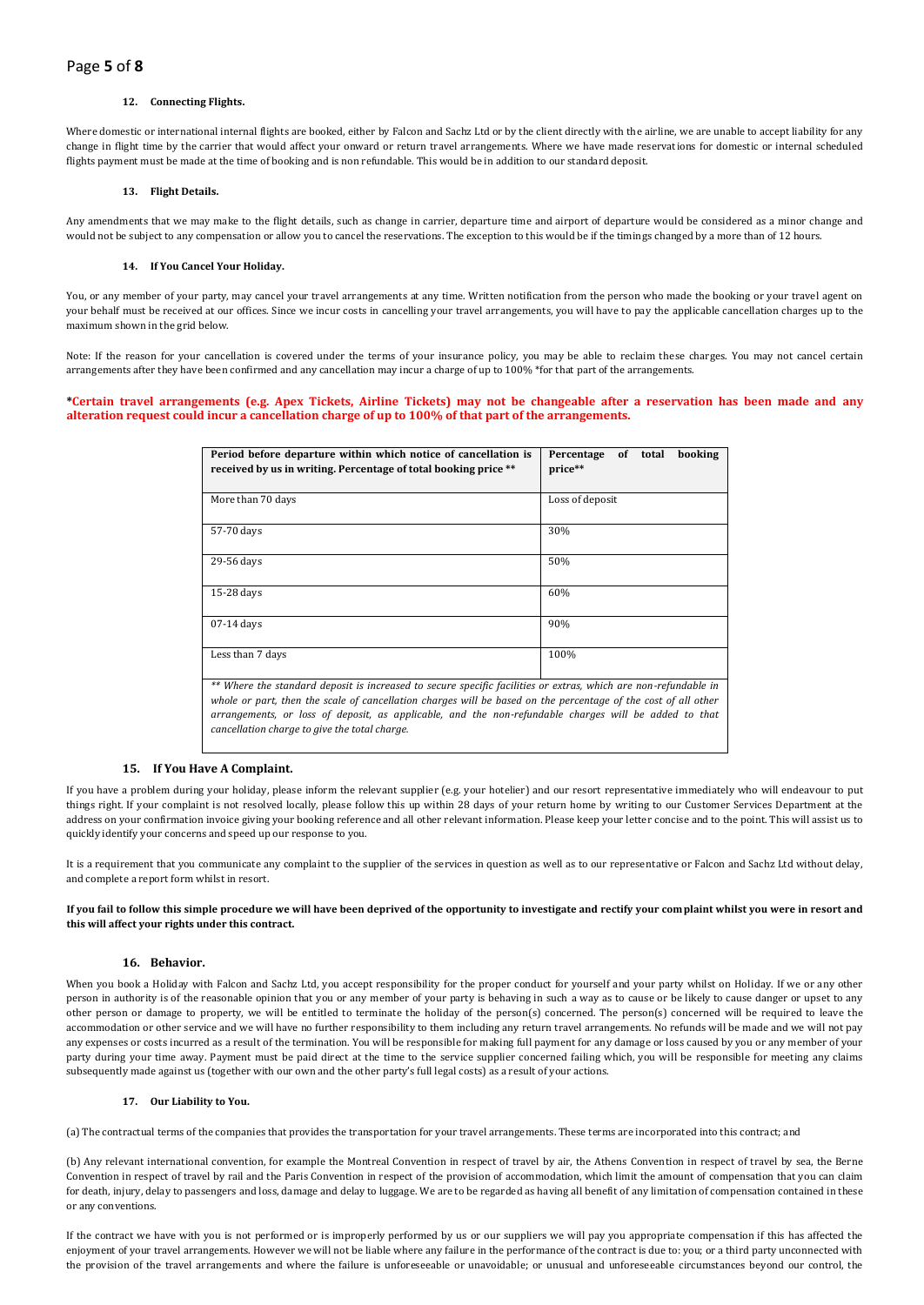consequences of which could not have been avoided even if all due care had been exercised; or an event which we or our suppliers, even with all due care, could not foresee or forestall.

#### **18. Our liability will also be limited in accordance with and/or in an identical manner to:**

a) In respect of Packages. We promise that your Holiday arrangements will be made, performed or provided with reasonable skill and care. This means that we will accept responsibility if, for example, you suffer death or personal injury or your contracted arrangements are not provided as promised or prove deficient as a result of the failure of ourselves, our employees, agents or suppliers to use reasonable skill and care in making, performing or providing your arrangements. Further, we will be responsible for what our employees, agents and suppliers do or do not do if they were at the time acting within the course of their employment or carrying out work we had asked them to do.

b) In respect of other arrangements we promise to use reasonable skill and care in the performance of our contractual obligations, subject to and in accordance with these Booking Conditions. Our contractual obligations consist of using our reasonable skill and care in making your booking and arranging your accommodation/car hire/ flight, as well as using our reasonable skill and care in choosing our suppliers.

c) In respect of Packages and other arrangements We will not be responsible for any injury, illness, death, loss, damage, expense, cost or other claim of any description whatsoever which results from: The act(s) and/or omission(s) of the person(s) affected or any member(s) of their party or The act(s) and/or omission(s) of a third party not connected with the provision of your arrangements and which were unforeseeable or unavoidable or 'Force Majeure' as defined above.

d) Except as specifically set out in these conditions, we will not accept any further or different liability than the Package Travel, Package Tours and Package Holidays Regulations impose. It is your responsibility to show that reasonable skill and care has not been used if you wish to make a claim against us.

e) We limit the maximum amount we may have to pay you for any claims you may make against us. The maximum amount we will have to pay you where we are found liable for loss of and/or damage to any luggage or personal possessions (including money) is £50 per person affected unless a lower limitation applies to your claim under this clause. For all other claims which do not involve death or personal injury, the maximum amount we will have to pay you if we are found liable to you on any basis is three times the price (excluding insurance premiums and amendment charges) paid by or on behalf of the person(s) affected in total unless a lower limitation applies to your claim. This maximum amount will only be payable where everything has gone wrong and you have not received any benefit at all from your holiday.

f) Where any claim or part of a claim (including those involving death or personal injury) concerns or is based on any travel arrangements (including the process of getting on and/or off the transport concerned) provided by any air, sea, rail or road carrier or any stay in a hotel, the maximum amount of compensation we will have to pay you will be limited. The most we will have to pay you for that claim or that part of a claim if we are found liable to you on any basis is the most the carrier or hotel keeper concerned would have to pay under the international convention or regulation which applies to the travel arrangements or hotel stay in question (for example, the Montreal Convention for international travel by air and/or for airlines with an operating licence granted by an EU country, the EU Regulation on Air Carrier Liability for national and international travel by air, the Athens convention for international travel by sea). Where a carrier or hotel would not be obliged to make any payment to you under the applicable International Convention or Regulation in respect of a claim or part of a claim, we will not be obliged to make a payment to you for that claim or part of the claim. When making any payment, we are entitled to deduct any money which you have received or are entitled to receive from the transport provider or hotelier for the complaint or claim in question. Copies of the applicable international conventions and regulations are available from us on request. In any circumstances in which the carrier is liable to you by virtue of the Denied Boarding Regulation 2004, any liability we may have to you under our contract with you, arising out of the same facts, is limited to the remedies provided under the Regulation as if (for this purpose only) we were a carrier; any sums you receive from the carrier will be deducted from any amount due from ourselves.

g) Local Excursions/Activities/Events We will not accept responsibility for services or facilities which do not form part of our agreement or where they are not advertised in our brochure. For example any excursion you book whilst away, or any service or facility which your hotel or any other supplier agrees to provide for you. Excursions, tours, activities or other events that you may choose to book or pay for through our concierge service or whilst you are on holiday ("Local Events") are not part of your package holiday provided by us and these brochure terms and conditions do not apply. For any Local Event your contract will be with the supplier of that Local Event and not with us. We are not responsible for the provision of the Local Event or for anything that happens during the course of its provision by the supplier. Please note that this position also includes all hazardous activities.

h) The services and facilities included in your holiday will be deemed to be provided with reasonable skill and care if they comply with any local regulations which apply, or, if there are no applicable local regulations, if they are reasonable when compared to the local standards in practice.

## **19. If You Change Your Booking.**

If, after our confirmation invoice has been issued, you wish to change your travel arrangements in any way, for example your chosen departure date or accommodation, we will do our utmost to make these changes, but it may not always be possible. Any request for changes to be made must be from the 'lead name' on the booking or your Travel Agent. You will be asked to pay an administration charge of £45 per person and any further cost we incur in making this alteration.

You should be aware that these costs could increase the closer to the departure date that changes are made. Any further changes may be treated as a cancellation by you and result in cancellation charges being applied.

Note: Certain arrangements may not be amended after they have been confirmed and any alteration can or could incur a cancellation charge of up to 100% of that part of the arrangements or the trip. In some cases, any changes made may mean you having to pay for the cancelled arrangements and purchasing new ones at full cost. Certain travel arrangements, for example, Advance Purchase Excursion Fare or APEX, may not be changeable after a reservation has been made and any alteration request could incur a cancellation charge of up to 100% of that part of the arrangements.

#### **20. If We Change or Cancel Your Holiday.**

Falcon and Sachz Ltd tries never to cancel a client's holiday but, must reserve the right to do so. We also reserve our right to make any changes to the tour at any time. But we do plan the arrangements many months in advance. Occasionally, we may have to make changes and we reserve the right to do so at any time. Most of these changes will be minor and we will advise you or your travel agent of them at the earliest possible date. We also reserve the right in any circumstances to cancel your travel arrangements. For example, if the minimum number of clients required for a particular travel arrangement is not reached, we may have to cancel it. If we are unable to provide the booked travel arrangements, you can either have a refund of all monies paid or accept an offer of alternative travel arrangements of comparable standard from us, if available (we will refund any price difference if the alternative is of a lower value). If it is necessary to cancel your travel arrangements, we will pay to you compensation as set out in this clause. In accordance with EU Regulation 2111/2005 we are required to advise you of the actual carrier operating your flight/connecting flight/transfer. We do this by listing carriers to be used or likely to be used on our web sit[e www.falconandsachz.com](http://www.falconandsachz.com/)

Very rarely, we may be forced by Force Majeure to change or terminate your arrangements after departure. If this situation does occur, we regret we will be unable to make any refund (unless we obtain any from our suppliers), pay you compensation or meet any costs or expenses you incur as a result.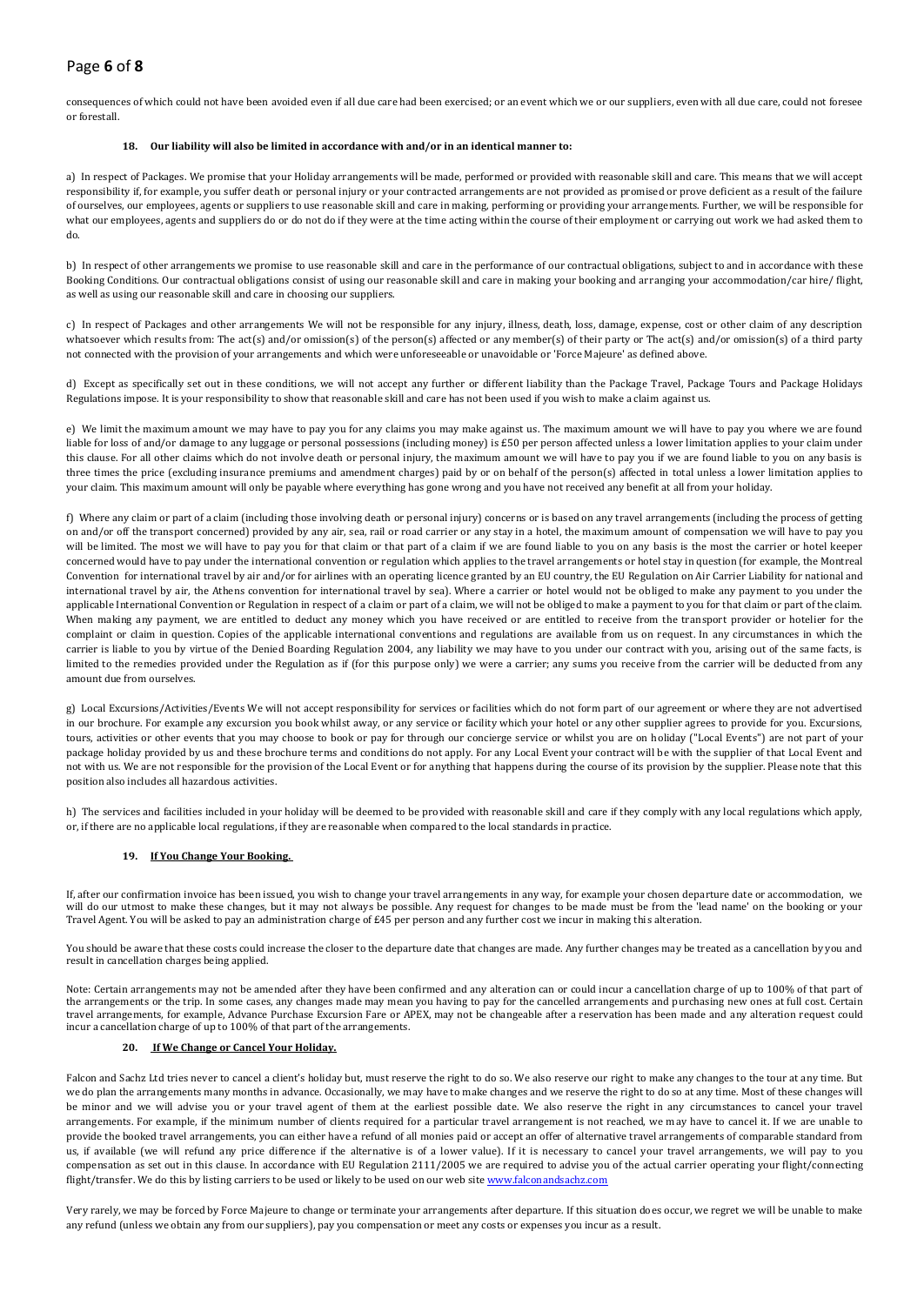We will not be liable to pay any compensation if we are forced to cancel or in any way change your holiday as a result of situations outside our control which neither we nor our supplier could foresee or forestall even with all due care. For example, unavoidable technical problems with transport, war or threat of war, civil strife, industrial disputes, disease outbreak, natural disaster, bad weather and terrorist activity.

Any changes to the actual airline after you have received your tickets will be notified to you as soon as possible and in all cases at check-in or at the boarding gate. Such a change is deemed to be a minor change. Other examples of minor changes include alteration of your outward/return flights by less than 12 hours, changes to aircraft type, change of accommodation to another of the same standard. If we make a major change to your holiday, we will inform you or your travel agent as soon as reasonably possible if there is time before your departure. You will have the choice of either accepting the change of arrangements, accepting an offer of alternative travel arrangements of comparable standard from us if available (we will refund any price difference if the alternative is of a lower value), or cancelling your booked holiday and receiving a full refund of all monies paid. In all cases, except where the major change arises due to reasons of force majeure, we will pay compensation as detailed below:

Compensation - These scales are based on how many days before your booked holiday departure date, we notify you of a major change. Period before departure when a major change is notified Compensation payable per adult (for children see below)

These scales are based on how many days before your booked holiday, departure date, we notify you of a major change.

| Period before departure when a major change<br>is notified | Compensation payable per adult (for children see<br>below |  |
|------------------------------------------------------------|-----------------------------------------------------------|--|
|                                                            |                                                           |  |
| More than 70                                               | £0.00                                                     |  |
| 29-69 days                                                 | £25.00                                                    |  |
| 15-28 days                                                 | £35.00                                                    |  |
| 7-14 days                                                  | £40.00                                                    |  |
| Less than 7 days                                           | £50.00                                                    |  |
| <b>For Children</b>                                        |                                                           |  |
| 29-84 days                                                 | £25.00                                                    |  |
| 15-28 days                                                 | £35.00                                                    |  |
| $7-14$ days                                                | £40.00                                                    |  |
| Less than 7 days                                           | £50.00                                                    |  |

#### **21. Data protection/privacy**

In order to process your booking and meet your requirements, we must pass your personal details on to the relevant suppliers of your travel arrangements. We would also like to hold your information (including any email address), where collected by us, for future marketing purposes. If you do not wish to receive such approaches in future, please inform us as soon as possible. For full details of our data protection and privacy policy, and an explanation of how your personal details will be used by us, please refer to our website a[t www.falconandsachz.com](http://www.falconandsachz.com/)

# 22. **WEBSITE AND BROCHURE DESCRIPTIONS**

Every effort is made to ensure that the details, descriptions and prices contained on the Company's website and brochures are correct, based on inspections, and information passed onto the Company by its suppliers. Please note that changes do occur, sometimes at short notice and therefore the Company will advise you at the time of booking, or if after booking as soon as possible of any such changes to our published information. It is not always possible for the Company to control all elements of the holiday whereby advertised facilities can sometimes become unavailable at short notice.

## **23. Special requests and medical problems**

If you wish to make a special request, you must do so at the time of booking. We will try to pass any reasonable requests on to the relevant supplier but we cannot guarantee that requests will be met. The fact that a special request has been noted on your confirmation invoice or any other documentation or that it has been passed on to the supplier is not confirmation that the request will be met. Failure to meet any special request will not be a breach of contract on our part unless the request has been specifically confirmed. We are happy to advise and assist you in choosing a suitable holiday. As some of the accommodation and resorts featured may lack even the simplest facilities, such as ramps for wheelchairs, lifts etc, it is important that, when booking, you advise us of any disabilities and special requirements to make sure the holiday meets your specific needs. If we reasonably feel unable to properly accommodate the particular needs of the person(s) concerned, we will not confirm the booking or, if full details are not given at the time of booking, cancel when we become aware of these details

#### **24. YOUR RESPONSIBILITIES**

(a) Travel Advice: prior to making a booking you are advised to check the advice issued by the Foreign & Commonwealth Office on your preferred destination by visiting the website: www.fco.gov.uk or by calling the Foreign Office Travel Advice Unit on 0845 850 2829. If the Foreign Office advises that people should not visit a particular country we will act on this advice. US residents who are planning a holiday with the Company are advised to check the State Department list of nations under a travel warning on its website: [http://travel.state.gov/travel/cis\\_pa\\_tw/tw/tw\\_1764.html](http://travel.state.gov/travel/cis_pa_tw/tw/tw_1764.html) The US State Department issues a travel warning when, based on all relevant information, it determines that Americans should avoid travel to or within a certain nation.

(b) Visas: At Confirmation we will advise you of the visa requirements applicable for British Citizens who hold a full British passport, however, please be aware that further changes could take place before you travel. It is your responsibility to check current requirements with the Embassy or Consulate in good time prior to your departure.

(c) Passports: British Citizens require a full 10 year British passport (valid for at least 6 months beyond the end of your holiday) for the holidays that we offer. Please note that requirements do change and you must check the up to date requirements in good time prior to travel. A full British passport presently takes approximately 2 to 6 weeks to obtain. All children should travel on full passports. If any member of your party doesn't have a passport we recommend an application should be made at least 6 weeks prior to your holiday. The UK Passport Office has to confirm your identity before issuing your first passport and will require you to attend an interview in order to do this.